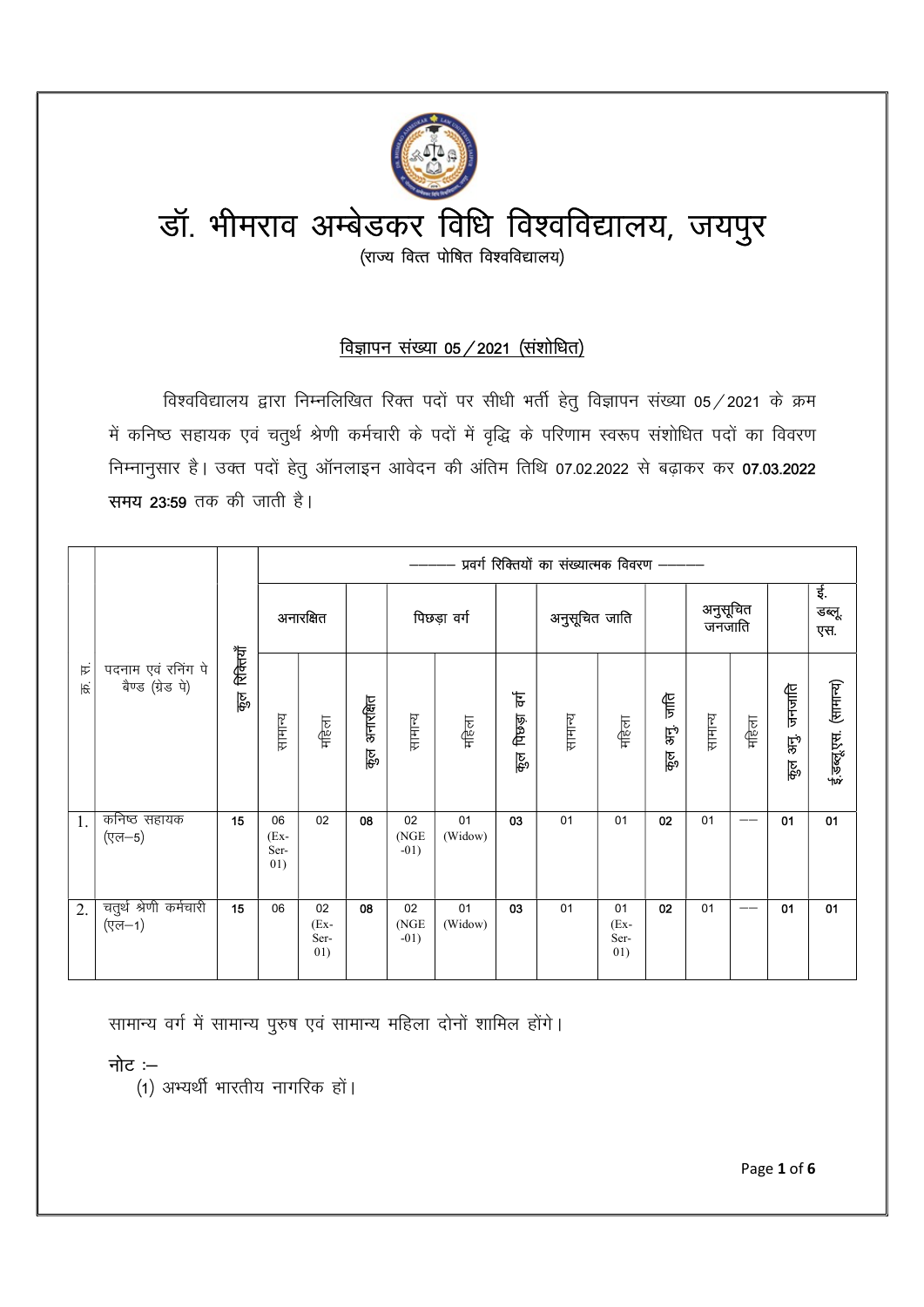- (2) उपरोक्त विज्ञापित पदों में विशेष योग्य जन आरक्षण राजस्थान सरकार के नियमों के तहत देय होगा।
- (3) पदों की संख्या में कमी एवं बढोतरी का अधिकार विश्वविद्यालय के पास सुरक्षित रहेगा।
- (4) चयन को अंतिम रूप देते समय प्रभावी आरक्षण नियमों की पालना सुनिश्चित की जावेगी।

## पात्रता एवं भर्ती प्रक्रिया संबंधी विवरण निम्नानुसार है:-

# 1. JUNIOR ASSISTANT

Pay Level- 05 ( $7<sup>th</sup>$  CPC)

### 1. Essential Qualifications

The minimum qualifications for this post will be Senior Secondary  $(10+2)$  examination passed from any Board/Institution recognized by Board of Secondary Education Rajasthan, Ajmer/ Government of Rajasthan.

#### 2. Mode of Selection

- (i) Mode of selection will be on the basis of written test.
- (ii) In case of equal marks in the written test the one who has secured higher percentage of marks in Senior Secondary  $(10+2)$  examination will be considered higher in merit. In case of equal marks and equal percentage in the Senior Secondary (10+2) examination the one born earlier will be considered higher in merit.
- (iii) The written test will be held as under:

| <b>PAPERS</b>                              | <b>DURATION</b> | <b>MARKS</b> |  |  |  |  |  |
|--------------------------------------------|-----------------|--------------|--|--|--|--|--|
| <b>Paper-I (Objective Type Questions)</b>  |                 |              |  |  |  |  |  |
| General Knowledge, Everyday Science and    | 3 Hours         | 300 marks    |  |  |  |  |  |
| Mathematics.                               |                 |              |  |  |  |  |  |
| <b>Paper-II (Objective Type Questions)</b> |                 |              |  |  |  |  |  |
| General Hindi & English.                   | 3 Hours         | 300 marks    |  |  |  |  |  |

#### Note:-

- (i) The incumbent shall have to pass Computer typing test before confirmation and annual grade increment.
- (ii) The standard of papers will be that of the Senior Secondary examination of the Board of Secondary Education Rajasthan.

Age limit: Not exceeding 40 Yrs. (45 years in case of SC/ ST/ differently-abled category/ women candidates), and age will be calculated as on  $1<sup>st</sup>$  July of the year of advertisement.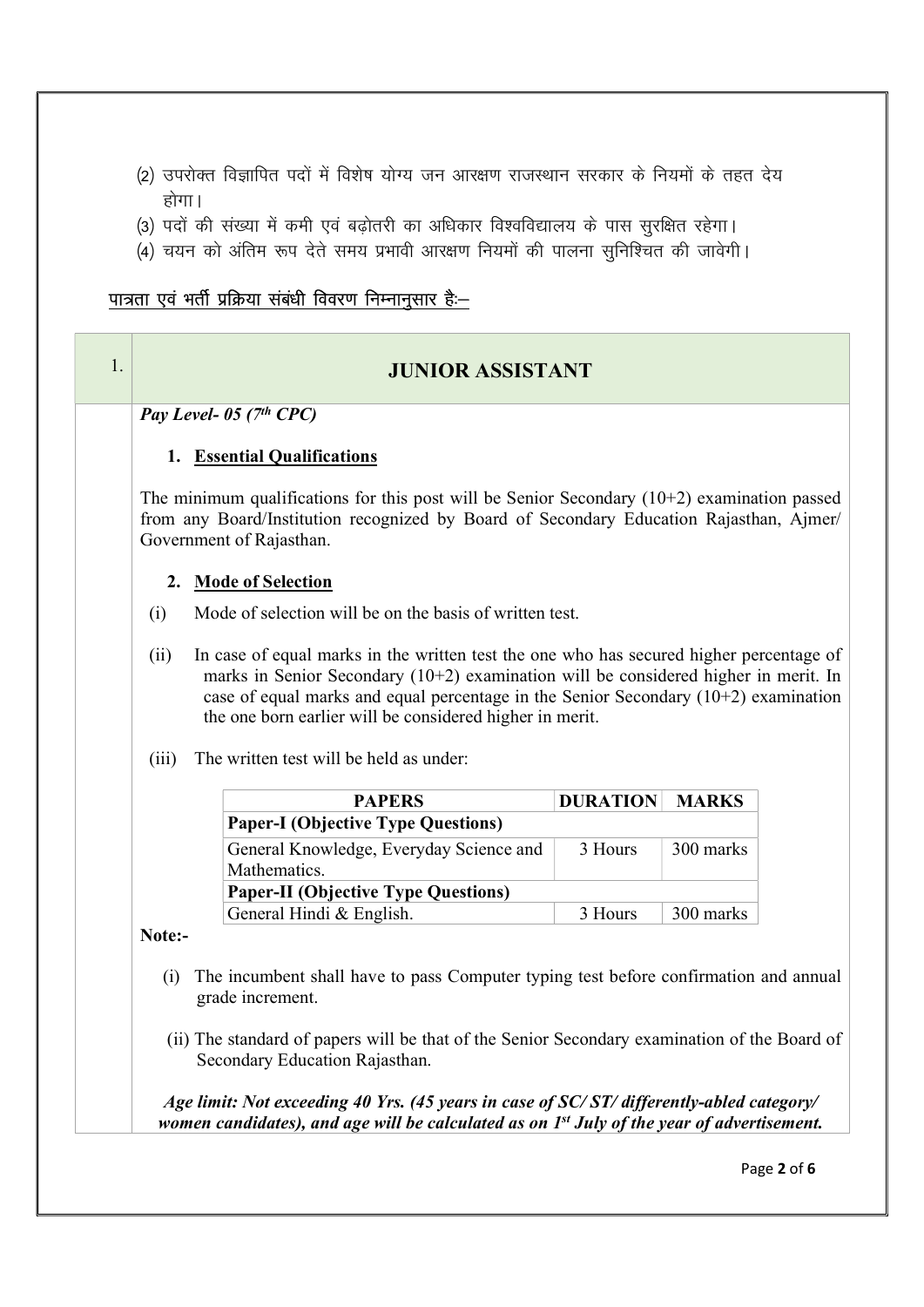# 2. CHATURTH SHRENI KARAMCHARI

Pay Level- 01  $(7<sup>th</sup>$  CPC)

## 1. Essential Qualification

For the post of Chaturth Shreni Karamchari the candidate should have passed Secondary examination or equivalent from a Board recognised by Board of Secondary Education Rajasthan, Ajmer/ Government of Rajasthan.

## 2. Mode of Selection

- (i) Mode of selection will be on the basis of written test.
- (ii) Written test (secondary standard) of the following papers will be held:

## Papers :-

| Hindi (50 Questions)             | 150 marks |
|----------------------------------|-----------|
| General Knowledge (50 Questions) | 150 marks |
| Mathematics (50 Questions)       | 150 marks |

## Note :-

- 1. In case of equal marks in the written test the one who has secured higher percentage of marks in  $10<sup>th</sup>$  Standard examination will be considered higher in merit. In case of equal marks and equal percentage in the  $10<sup>th</sup>$  Standard examination the one born earlier will be considered higher in merit.
- 2. The question paper will be of MCQ type.

Age limit: Not exceeding 40 Yrs. (45 years in case of SC/ST/ differently-abled category/ women candidates), and age will be calculated as on  $1<sup>st</sup>$  July of the year of advertisement.

## आवेदन करने सम्बन्धी महत्वपूर्ण निर्देश:

1. प्रत्येक पद के लिए पृथक–पृथक आवेदन–पत्र भरा जाएगा एवं शुल्क भी प्रत्येक आवेदित पद के लिए अलग से देय होगा।

Page 3 of 6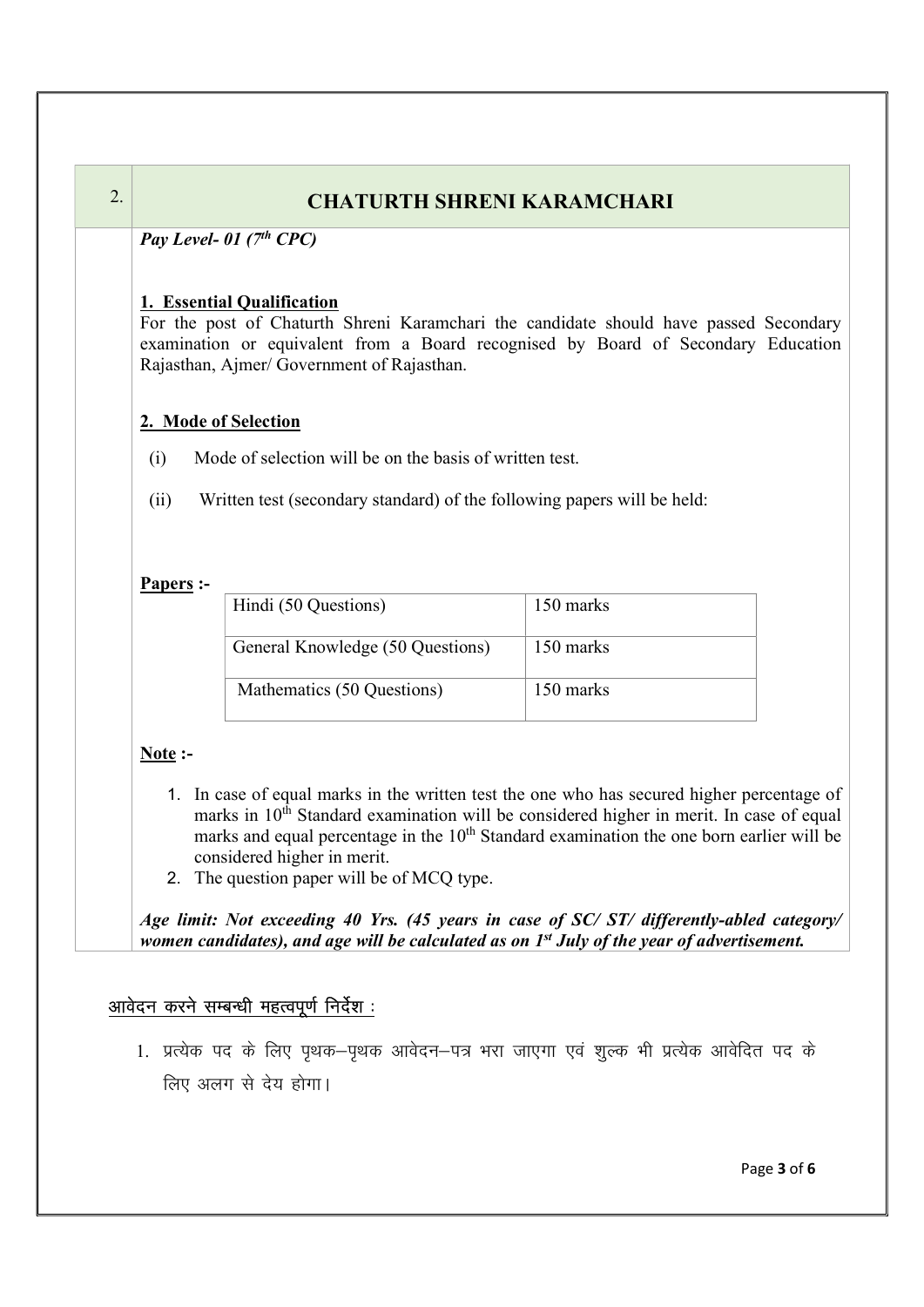- 2. ऑनलाइन आवेदन–पत्र भरने की अन्तिम तिथि दिनांक 07.03.2022 समय 23:59 बजे तक है। कनिष्ठ सहायक एवं चतुर्थ श्रेणी कर्मचारी के आवेदक, आवेदन पत्रों की मुद्रित (printed) हार्डकॉपी, समस्त महत्वपूर्ण दस्तावेज़ों, यथा– शैक्षणिक योग्यता, अनुभव आदि की समुचित पठनीय स्वप्रमाणित फोटोकॉपी सहित लिखित परीक्षा के आधार पर मेरिट बनने के पश्चात सक्षम समिति के समक्ष प्रस्तूत करेगें।
- 3. राजस्थान राज्य से बाहर के अनुसूचित जाति / अनुसूचित जनजाति / पिछड़ा वर्ग / अति पिछड़ा वर्ग राजस्थान सरकार की आरक्षण नीति के नियमों के अनुसार आरक्षण हेतु पात्र नहीं होंगे अतः उन्हें अनारक्षित वर्ग के अन्तर्गत ही माना जावेगा।

### 4. आवेदन शूल्क :--

आवेदक को निम्नानुसार आवेदन शुल्क की अदायगी ऑनलाइन आवेदन प्रक्रिया में निर्दिष्ट ऑनलाइन पेमेन्ट गेटवे के माध्यम से ही होगी। शुल्क अन्य किसी माध्यम से जमा नहीं होगा।

| क्र.स.                      | प्रवग                                                                                | आवेदन शुल्क (रुपये) |
|-----------------------------|--------------------------------------------------------------------------------------|---------------------|
|                             | (i) सामान्य संवर्ग<br>(ii) क्रीमीलेयर श्रेणी के बी.सी. / एम.बी.सी अभ्यर्थी           | $1000 / -$          |
| $\mathcal{P}_{\mathcal{C}}$ | नॉन-क्रीमीलेयर श्रेणी के बी.सी. / एम.बी.सी. अभ्यर्थी / ई.डब्लू.एस.                   | $500 / -$           |
|                             | विशेष योग्यजन (शारीरिक विकलांग / दिव्यांग) / राजस्थान के<br>एस.सी. / एस.टी. अभ्यर्थी | 100 $/$ $-$         |

- 5. आवेदक की न्यूनतम आयू, दिनांक 23.12.2021 को 18 वर्ष पूर्ण होनी चाहिए।
- 6. उक्त पदों पर भर्ती के लिए छँटनी (short-listing) हेतू मापदण्ड एवं प्रक्रिया का निर्धारण किये जाने तथा बिना कारण निर्दिष्ट किए विज्ञापित पद पर भर्ती नहीं करने का अधिकार विश्वविद्यालय में निहित होगा।
- 7. उक्त पदों हेतू चयन प्रक्रिया में हुई चुक अथवा त्रूटि के ज्ञात होने की स्थिति में, किसी भी स्तर (stage) पर, यहाँ तक कि नियुक्ति–पत्र जारी होने के पश्चात् भी, अभ्यर्थी को प्रदत्त / जारी किसी भी संचारण अथवा पत्र–व्यवहार को संशोधित, वापस लेने अथवा निरस्त करने का अधिकार विश्वविद्यालय में निहित होगा।
- 8. किसी प्रकार के डाक विलम्ब तथा साक्षात्कार के आयोजन एवं परिणाम एवं साक्षात्कार हेत् आमन्त्रित नहीं करने के कारणों के सम्बन्ध में किसी प्रकार के पत्र—व्यवहार पर विश्वविद्यालय द्वारा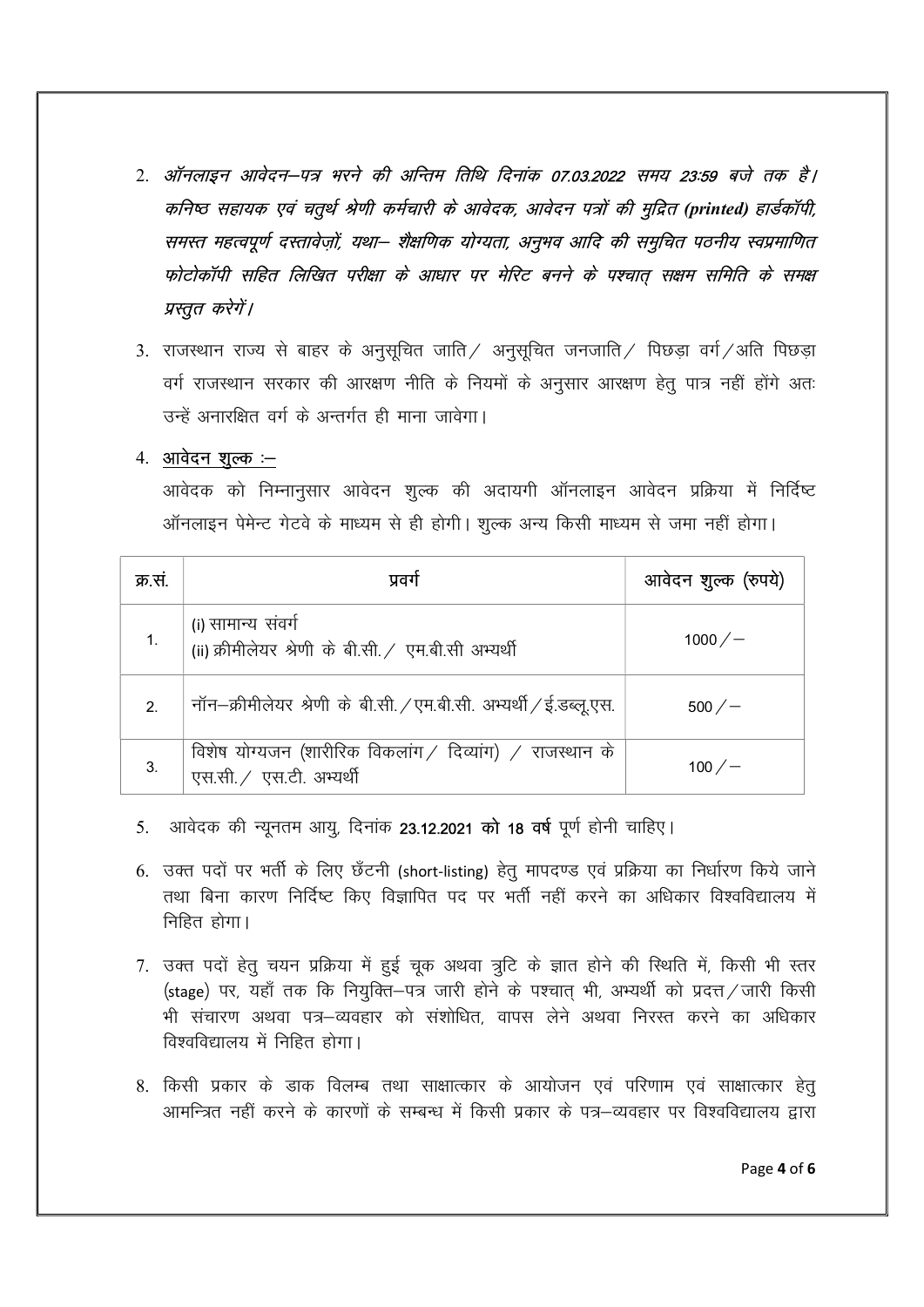विचार नहीं किया जाएगा। सम्बन्धित जानकारी हेतू आवेदक नियमित रूप से विश्वविद्यालय वेबसाइट का निरीक्षण करें।

- 9. उक्त पदों हेतू नियुक्तियाँ परिवीक्षाधीन प्रशिक्षु के रूप में होगी एवं इस अवधि में उन्हें राज्य सरकार द्वारा निर्धारित दरों के अनुरूप समेकित वेतन देय होगा। विश्वविद्यालय नियमानुसार वेतन संरक्षण (Pay Protection) का लाभ देय होगा।
- 10. उक्त पदों हेतु वर्तमान में परिवीक्षा अवधि में देय मासिक समेकित वेतन निम्नानुसार हैं:-

| क्र.स. | पद का नाम                          | परिवीक्षाकाल में देय नियत पारिश्रमिक (रुपये) |
|--------|------------------------------------|----------------------------------------------|
|        | कनिष्ठ सहायक (एल–5)                | 14,600/                                      |
|        | <sup>।</sup> सहायक कर्मचारी (एल—1) | 12,400/                                      |

- 11. सफलतापूर्वक परिवीक्षा (प्रशिक्षु) अवधि पूर्ण होने के उपरान्त कार्मिक को नियमानुसार वेतन श्रृंखला का न्यूनतम वेतन देय होगा। वार्षिक वेतनवृद्धि हेतु उक्त परिवीक्षाधीन (प्रशिक्षु) अवधि की गणना नहीं की जाएगी।
- 12. केवल राजस्थान राज्य के अनुसूचित जाति / अनुसूचित जनजाति / पिछड़ा वर्ग / विशेष पिछड़ा वर्ग / विशेष योग्यजन अभ्यर्थी, आवेदन–पत्र के सम्बन्धित स्थान पर अपनी श्रेणी इंगित करें एवं सक्षम प्राधिकारी द्वारा जारी वैध जाति प्रमाण–पत्र की स्वप्रमाणित प्रति हार्डकॉपी के साथ संलग्न करें। नॉन क्रीमीलेयर संबंधी जाति प्रमाण-पत्र एक वर्ष से अधिक पुराना नहीं होना चाहिए।
- 13. उपरोक्त पदों हेतु अधिकतम आयु सीमा में छूट निम्नानुसार रहेगी:-

| क्र.स.         | विवरण                                                                                                                                     | ऊपरी आयु सीमा में देय छूट |         |
|----------------|-------------------------------------------------------------------------------------------------------------------------------------------|---------------------------|---------|
| $1_{-}$        | राजस्थान राज्य के अनुसूचित जाति $\angle$ अनुसूचित<br>जनजाति / पिछडा / अति पिछडा वर्ग के राजस्थान राज्य<br>के स्थायी निवासी पुरूष अभ्यर्थी | 05 वर्ष                   |         |
| 2.             | राजस्थान की अनुसूचित जाति $\angle$ जनजाति $\angle$<br>पिछड़ा / अति पिछड़ा वर्ग की राजस्थान राज्य की स्थायी<br>निवासी महिला अभ्यर्थी       | 10 वर्ष                   |         |
| 3 <sub>l</sub> | सामान्य वर्ग की महिला आवेदक                                                                                                               | 05 वर्ष                   |         |
| 4 <sup>2</sup> | निःशक्तजन श्रेणी के अभ्यर्थी                                                                                                              | सामान्य                   | 10 वर्ष |
|                |                                                                                                                                           | पिछडा वर्ग                | 13 वर्ष |